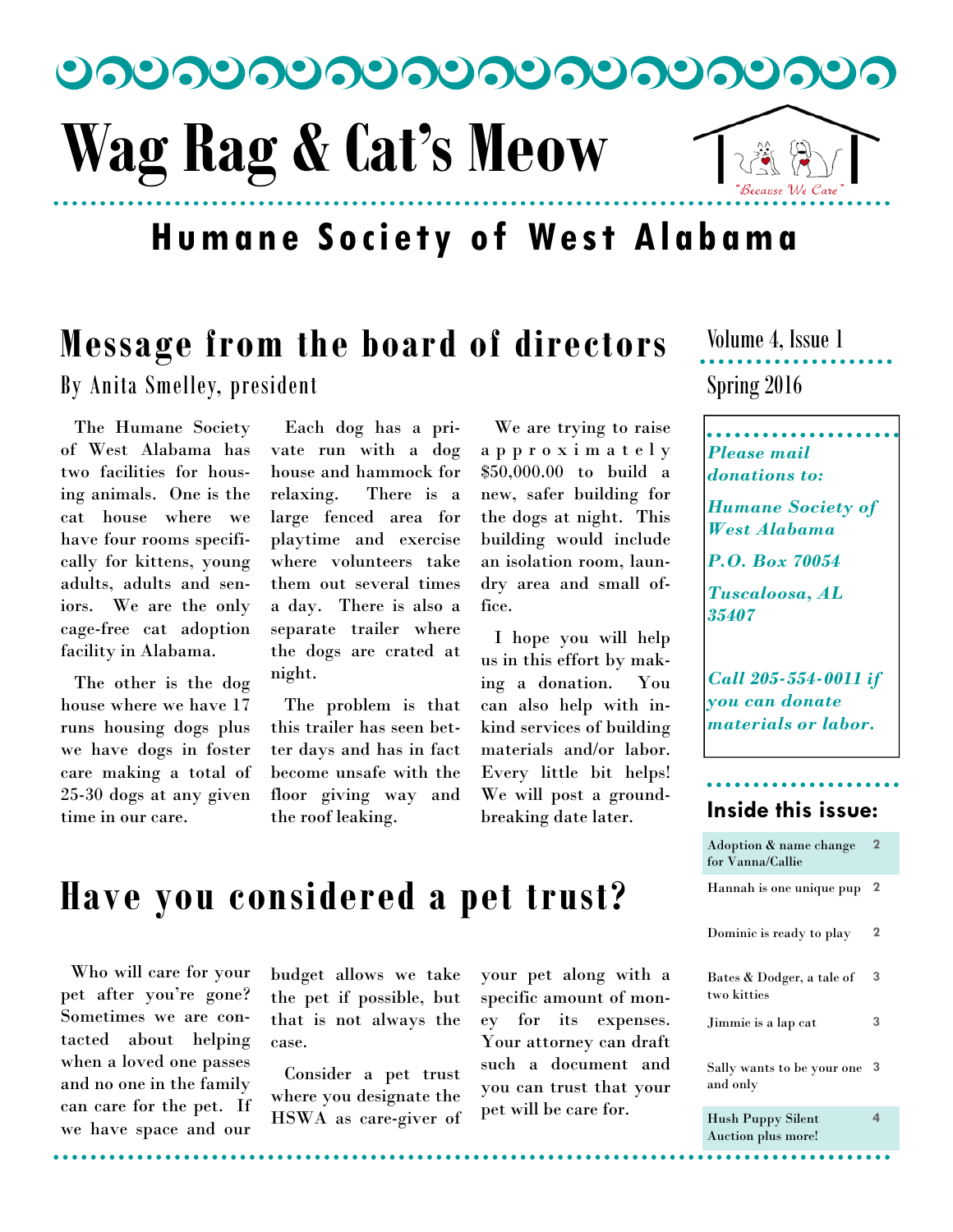りつりつりつりつりつりつりつりつりつ

**Page 2 Wag Rag & Cat's Meow** 

## **A name change and a home for this lucky lady**

 This pretty dog is Vanna, a 3 year old female hound/terrier mix. She was pulled from our city shelter where she had been picked up by Animal Control. After several weeks no one claimed this poor lady.

 It took three years, but Vanna was finally adopted this January and her name was changed to

Callie. Lauren, her new owner says that coming home to her is her favorite part of the day. She loves going on hikes, exploring, or just sniffing around!

 Lauren says that Callie is a sweet girl and she cannot imagine not having her. She thanks the HSWA for giving these love bugs a second chance in life.



## **If unique is what you seek, Hannah is your girl**

 Meet Hannah, a most uniquelooking dog with her short legs and golden eyes. Hannah is a three year old female Shepherd/ Corgi mix. She has the softest white coat and weighs 33 pounds.

 Hannah loves attention. She will require a fenced yard, but enjoys being inside too. She tends to be the dominant dog. So  $\overline{a}$  trial adoption is recommended



if you have other dogs to make sure they will get along. Hannah should be fine with children ages 12 and up.

 Hannah is spayed and up-todate on vaccinations. This sweet girl is full of fun and energy! Visit our website at www.humanesocietyofwa.org for more information.

### **Dominic is ready to play! Are you?**

 This handsome guy is Dominic, a one year old Whippet/Terrier mix. He has a lean, leggy body with a beautiful brindle and white coat. He is a neutered male and weighs just 28 pounds.

 Dominic is a very loving, friendly, fun-loving dog. He has lots of energy since he is a young dog. He loves to play and can be a bit rough, so he needs guidance with his behavior.

 If you want an energetic playmate, Dominic is your boy. Visit our website to complete an adoption application.



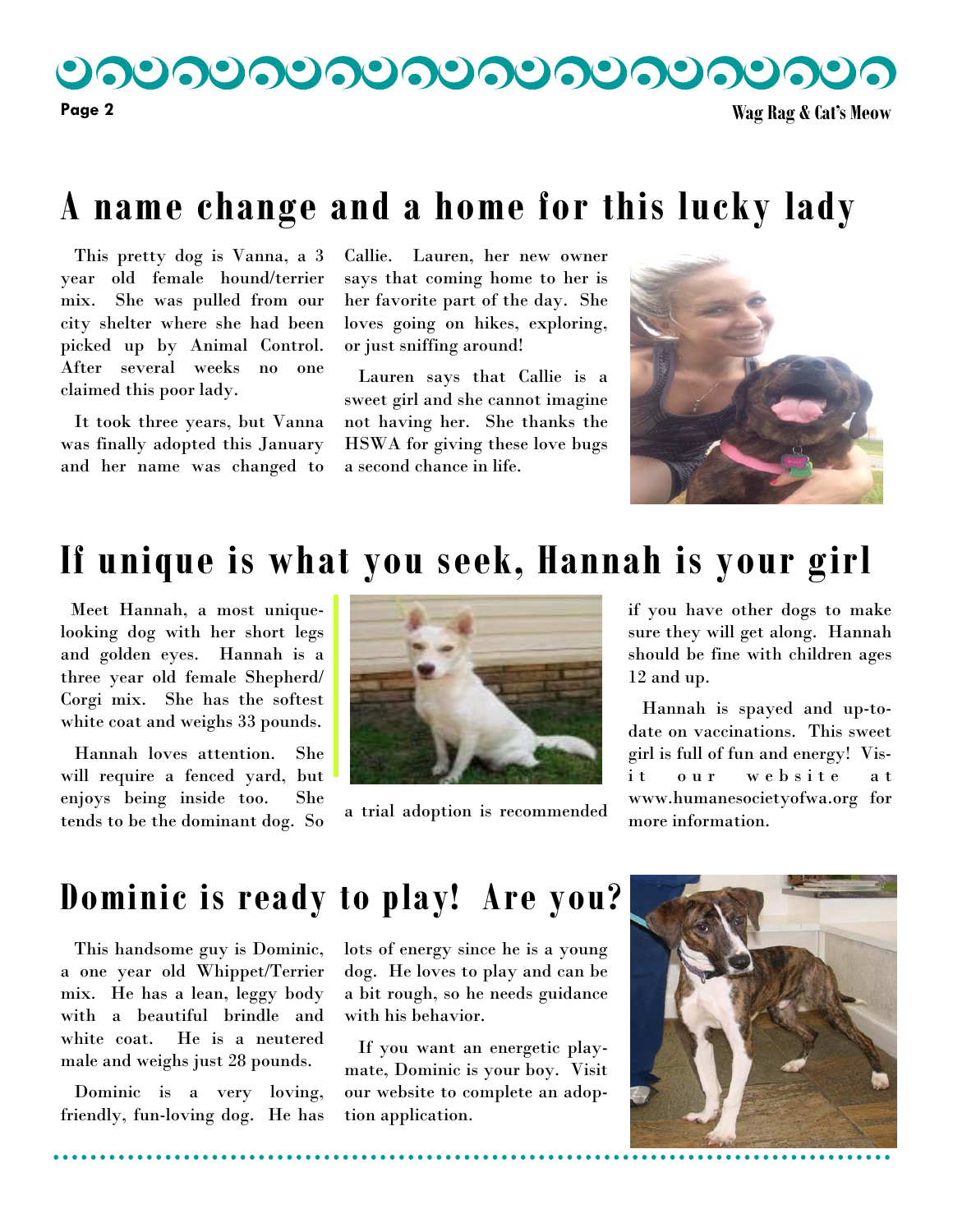**Volume 4. Issue 1** 

# **Bates and Doger, a tale of two kitties**

 The Johnsons applied to adopt a cat named Dodger, the artful

Dodger so named because he loved to escape into the kitchen anytime the door was cracked. Dodger was a three year old, sleek,

black male with lots of personality. He loved being held, hugs and laps. He did have an irregular heartbeat

<u>ಲನಲನಲನಲನಲನಲನಲನಲನಲ</u>

that required medication, but the Johnsons didn't mind.

Then they decided

to adopt TWO cats and asked which one had been with us

the longest. That was Bates, also

a beautiful, black male. He was actually born at the HSWA nine years ago! Bates was a little shy and always overlooked.

What a happy ending

for these two sweet boys! And that is the wonderful tale of two kitties!

# **Did someone say "lap cat?" Here's Jimmie**

 Jimmie is a very handsome gentleman. He is a senior at 13 years old. He was turned out when his owner, who used to be a volunteer with the HSWA, suffered a stroke. Jimmie had never been outside in his life. He was rescued by a kind neighbor who called the cat house for help. Fortunately we were able to take him and now he is quite content. He is definitely a lap cat and loves going out on the "catio!"

 Jimmie is mostly white with an orange splash on his face and his tail is orange too. He is very gentle and sweet. He would be the purr-fect companion. Come meet him any Saturday at 2430 36th Street, Northport.



## **Sally wants to be your one and only...**

 This beautiful lady is Sally, a domestic shorthaired female tabby. She is a four year old cat with "catitude!" She is a sweetie with people, but does not like other cats at all!



Because she will attack other cats, we have to put her in a crate when we are not there. We allow her to roam the house and hang out on the catio daily.

 Sally would be a wonderful pet for a single cat household. She is spayed and up-to-date on vaccinations. She used to make a mess playing in her water bowl, but now she has learned to drink water from a hanging water bottle like rabbits do! She is one smart girl.

**Page 3**